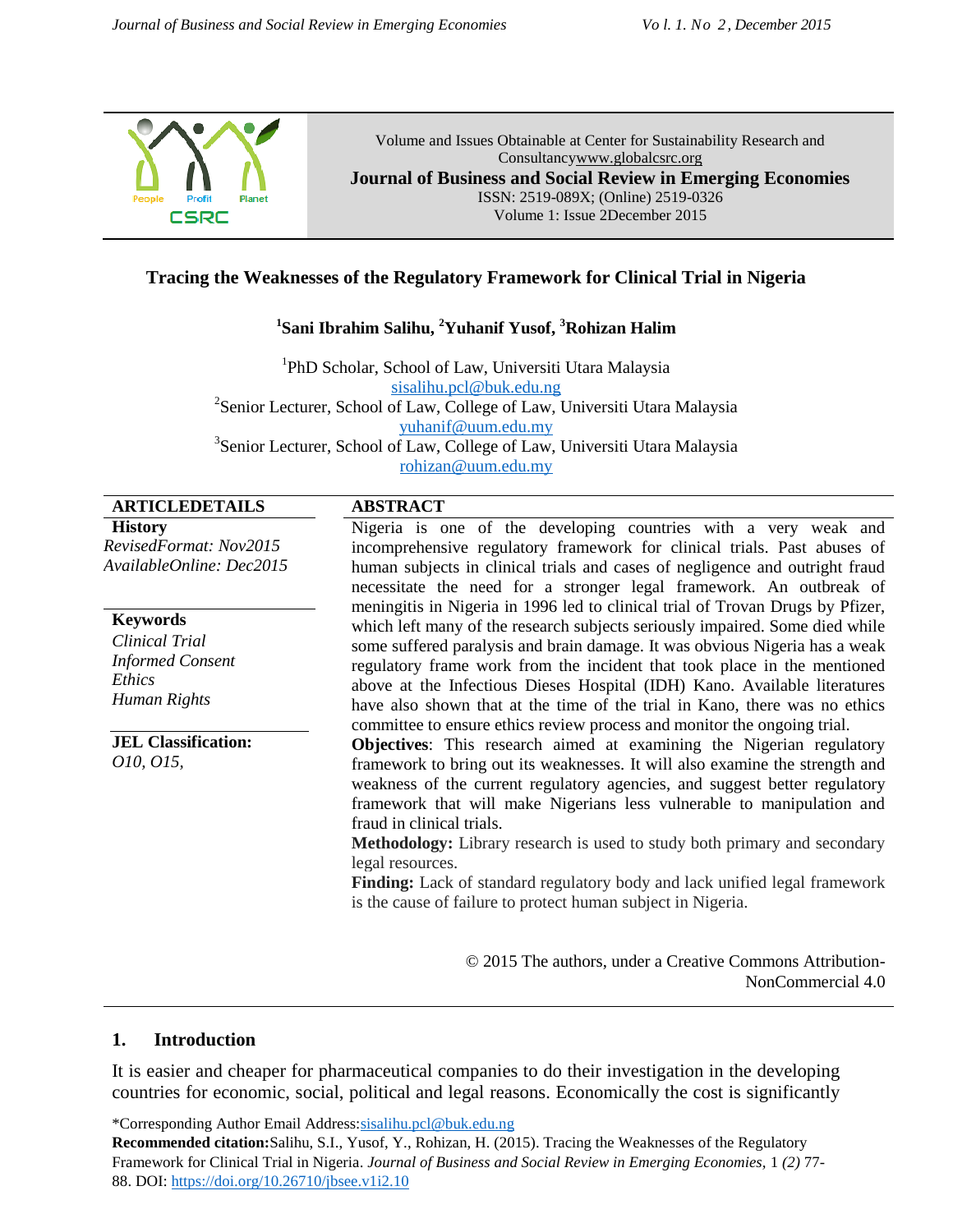reduced compare to Europe and America to about 60% when compared to other countries, such as United State (Murari, 2012). People in developed countries are zealous about human rights and fear of being harmed. Politically the developed countries create an impression to the world that they are in control of all diseases and the cure. Regrettably, developing countries have a very weak legal system that makes their citizens vulnerable. They prefer to do investigation in the developing world where there is least expensive and less burdensome regulatory environment in order to avoid litigation in case of injury to participants.

The methodology followed to make this research paper is a doctrinal methodology. The available literatures on the issue are examined, particularly international instrument regulating clinical trial and the municipal laws e.g. the constitution and other relevant laws. The Pfizer case in Kano clinical trial was considered as the basis for conducting the research to review the legal framework in order to strengthen it to save more life from the hands of unscrupulous foregn pharmaceutical Companies.

Clinical trials is a study of drugs that are still in development or have not yet been approved by the relevant food and drugs agency for the use being studied, is important considering the need for invention of new drugs for new diseases. European Union (EU) Clinical Trial Directive defines it as, an investigation to ascertain the efficacy or safety of a medicine in human subjects (Idigbe, 2014). The trial is conducted on new drugs to determine whether or not they are safe and effective. So, where the safety of human being is at risk, good and effective framework must be in place to ensure protection, which is why agencies, rules and guidelines are provided to ensure ethical conduct and compliance with good clinical practice, but where there is none or is inadequate all hands must be on desk to provide solutions.

Nigeria like other countries has a National Health Research ethics committee (NREC) which is a national body that advises federal ministry of health in respect of ethical issues regarding clinical research (Devid, 2015). The body is responsible for formulating guideline and standard for conduct of both human and animal research. It also has the task of registering and auditing of Nigeria Health Research Ethics Committees (*National Health Act*, 2014). Part of its function in 2014 NHREC issued a statement on the use of experimental drugs. During 2014 West Africa Ebola virus outbreak, It noted that bureaucracy and administrative requirement is limiting international shipping of biological samples during the Ebola outbreak(Aminu, et al. 2016).

# **2. Conceptual Clarification of Terms**

This part intends to clarify some important concepts. Consent or informed consent, is a necessary requirement for any clinical trials involving human subject. It came about since the historical antecedent that happen during the Nazi period with some physician involved in a terrified act of disrespect to human dignity in the name of clinical research. Informed consent is a recognised human right under International Covenanting on Civil and Political Right (United Nation,1996). Clinical Trials involves scientific research or test of medicine before consumption to ensure safety of human being. This is regulated by food and Drugs Administrative bodies in Nigeria and US. National Agency for Food and Drugs Administration and Control (NAFDAC) is the body responsible for regulating clinical trials in Nigeria. There is also Health Research Ethics Committee (HREC) established to carry out oversight function in the conduct of the trials (Defazio, 2013). It works under NAFDAC. Clinical research involves Ethical conduct of the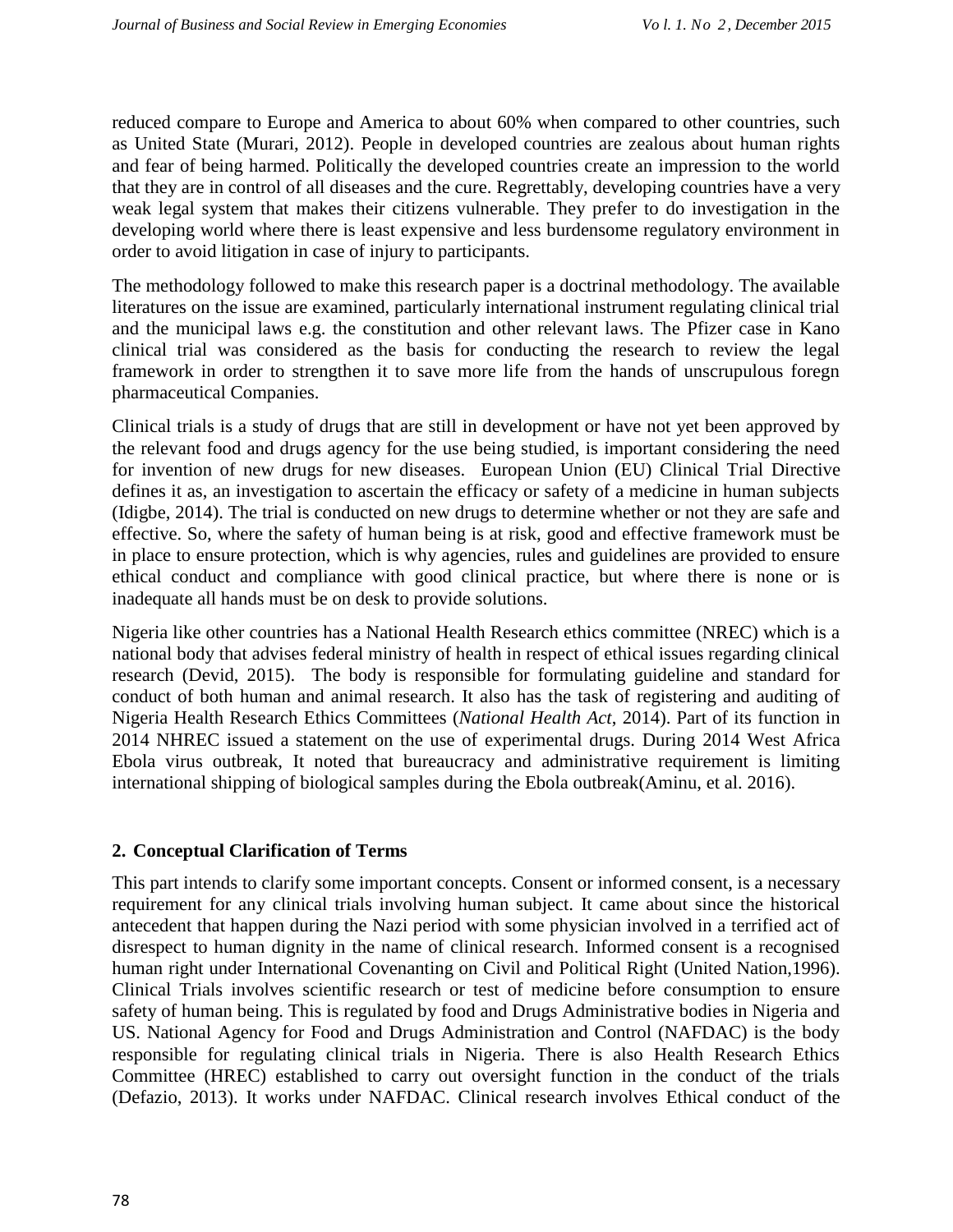health personnel and the researchers themselves to ensure compliance of Morals, legal, political and social issues (Singer, 2008).

## **3. Brief History of Clinical Trial in Nigeria**

Since the advent of colonialism, a clinical trial was not a new thing in Nigeria. There has been the existence of Rockefeller Foundation which initiated the Rockefeller Foundation Yellow Fever Commission for West Africa, called the Yellow Fever Commission in 1925. It built a research unit in Yaba, Lagos (Nwabueze, 2004). Although it was only the issue of consent that was considered, there was a question of ethics as one of the corner stone in every clinical trial around the world. Britain established in 1954 the West African Council for Medical Research for its colonies, which was serving for the British government as medical research centre for its colonies. The law that established it made no specific provision regarding the kind of research and no mention was made of ethical aspect of it. Thereafter, the University College Hospital was established in Ibadan 1953, twenty years after the Nigeria military government established Medical Research Council of Nigeria (MRC) which was established to conduct medical research in Nigeria (Nwabueze, 2004).

In 1977 the National Science and Technology Development Agency was created and saddled with the responsibility of scientific research and development. Although one may say there was progress regarding the establishment of research centres in Nigeria, but the question was how safe were the participants, was the regulation also progressing to ensure compliance with ethical conduct of research especially where the research subject is a human being?

#### **4. International Instrument Regulating Clinical Research**

International law regulating clinical trials can be traced back to the trial of doctors during Nazi period, popularly known as Nuremberg trial. Where after the Second World War twenty three of Nazi physicians were tried for organising and participating in a war crime and crime against humanity through medical experiment, where victims of war were subjected to turture(Nelson, 2012). Seven out of the Doctors were convicted executed, some were sentenced to term of prison and others were acquitted. This event produced the Nuremberg code in 1949 (Nelson, 2012). The most horrible among the violation of research ethics was freezing experiment to examine for hypothermia and also designed to cause death and posing experiment conducted to test and evaluate the effect of poison in food and bullets. If all these research were done with the informed consent of the participant it will have been a different case all together, although even that the question of disrespecting human dignity would have arose. The code provides about 10 principles required to be observed in any trial. Notable among them is the voluntary consent of the research participant which is the corner stone of any good clinical practice (Dowbiggin, 2013).

# **4.1 Nuremberg Code**

The code came during the trial at Nuremberg after World War II was conducted by the International Military Tribunal. Where it provides some basic principles that every clinical trial shall comply with. Nuremberg Code was the first most important document in respect of clinical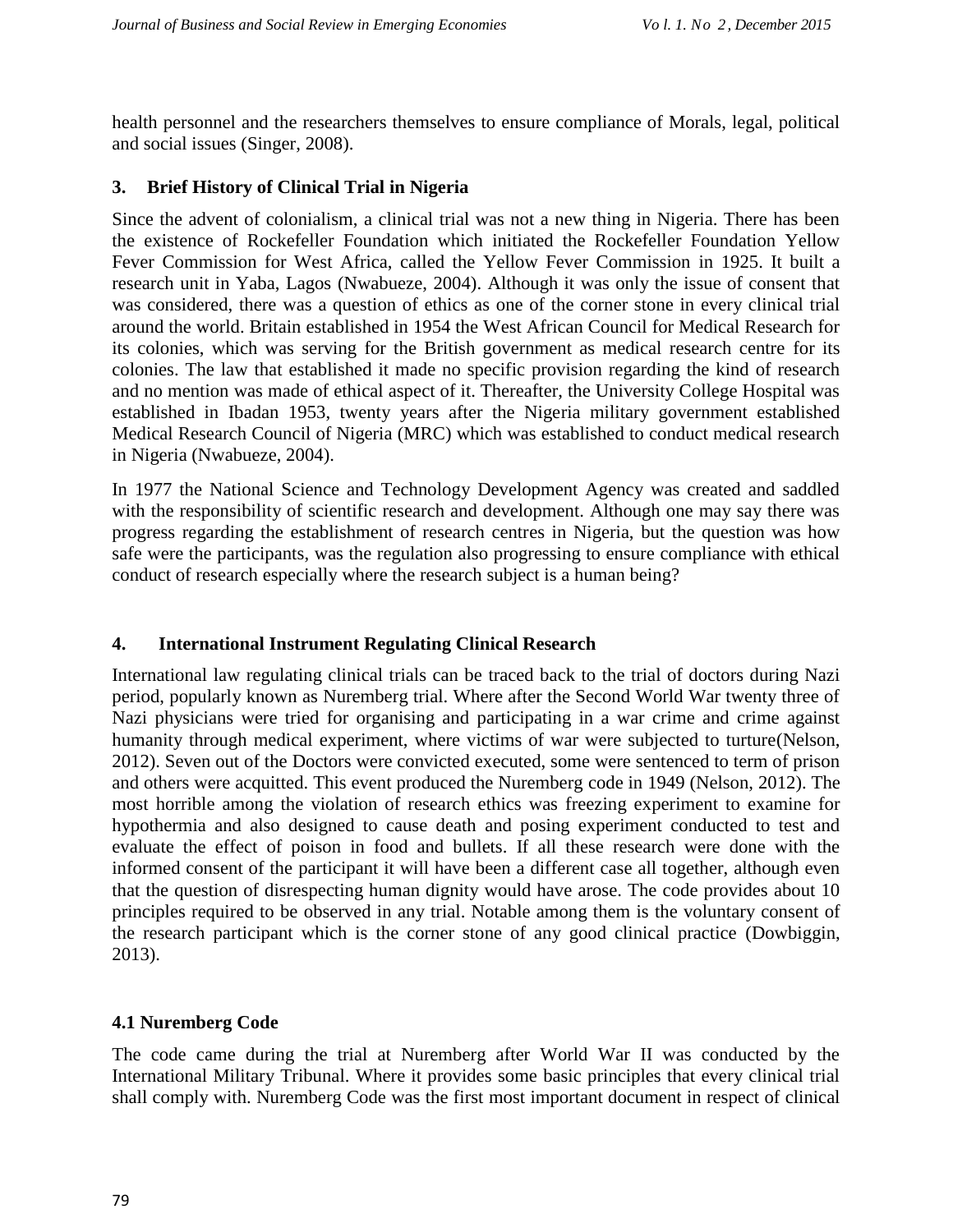trial in the world (Evelyn, 1997). Its first principle is research participant should have legal capacity to give consent; they should have free opportunity to exercise free power of choice, without the intervention of any element of force, fraud, deceit, duress, overreaching, or other ulterior form of constraint or coercion; and should have sufficient knowledge and comprehension of the elements of the subject matter involved as to enable him to make an understanding and enlightened decision (Evelyn, 1997). This latter element requires that before the acceptance of an affirmative decision by the experimental subject they should be made known to him the nature, duration, and purpose of the experiment; the method and means by which it is to be conducted; all inconveniences and hazards reasonably to be expected; and the effects upon his health or person which may possibly come from his participation in the experiment (Evelyn, 1997).

# **4.2 Declaration of Helsinki**

It is widely believed that Nuremberg left a lot of important issues regarding protection of human subject in a clinical research. Medical researchers created another form of guidelines to set ethical standard (Laughton, 2012). Helsinki Declaration was issued by the world Medical Association. One of the major differences it has with Nuremberg code is that it added the full explanation before a patient gives his consent. It also allowed consent to be given in representation capacity, especially where the patient may not be able to give consent. This is because in the Nuremberg code consent must be given by the patient himself, and that covered cases of children and unconscious adult. In the course of this paper we shall see how it becomes necessary to have consent in a written form and documented, having in mind the notorious case of Pfizer in 1996. Many countries including US adapted and incorporated the declaration into their clinical research regulation (Laughton, 2012). However, it must be noted that the declaration lack any binding principle and there is no procedure for enforcement or any mechanism. One of its major setbacks is that it was considered not universal enough to establish a claim under Alien Tort Claim Act in the United State (Abdullahi, 2009).

# **4.3 Council for International Organisation of Medical Science (CIOMS)**

This council collaborating with the World Health Organisation (WHO) published its international ethics for biomedical research involving human subjects. This guideline is more specific and practical guidance concerning the Helsinki principles. In guideline 5 it provides for an elaborate condition to be satisfied before consent is considered valid (*Council for International Organizations of Medical Sciences*, 2002). That before requesting an individual's consent to participate in research, the investigator must provide information, in a language or another communication that the individual can understand: that he participate by limitation and he has the right to refuse the invitation and if at any time agrees to be part of the research he can withdraw at any time, these and many other conditions shall be fulfilled (*Council for International Organizations of Medical Sciences*, 2002)

The Nuremberg Code and the international Covenant on Civil and Political Right (CCPR) that talked about consent make no distinction regarding therapeutic and non therapeutic research, which by necessary implication means all require the need for consent. Although in therapeutic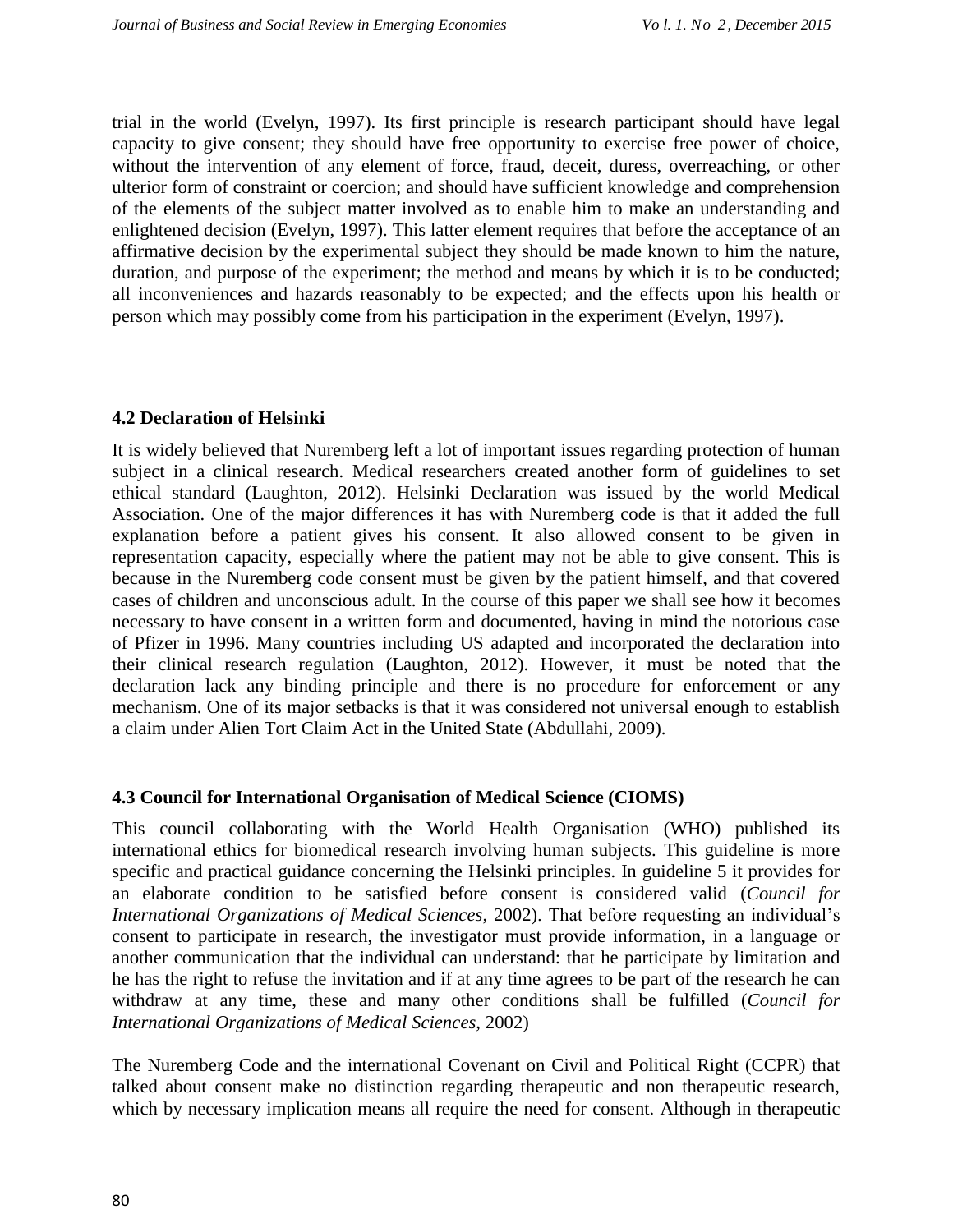research there may be conflict of interest between the patient and the need to protect the larger society, the disease has to be cured for the larger public to be safe and that will be a necessity for the research. This fundamental deficiency means that therapeutic research have largely been ignored by the medical profession. By necessary implication Article 1 of the Code and Article 7 of CCPR (both addressing consent) would mean that consent would be necessary in both therapeutic and non therapeutic research. Another implication is that victims of accident who are unconscious or those who are mentally impaired cannot if no treatment available be subjected to new therapeutic measure that may save their lives. If this interpretation shall be upheld, it has the implication of excluding other victims these laws aim to protect.

The international framework is unable to solve the problems that exist within the biomedical fields of research. These Codes and Declarations, by their very nature, are non-binding instruments that guide the conduct of research, but they are useful in guiding state parties to promulgate a law to ensure protection of ethical violation. Pharmaceutical companies take advantage of this fact, some have asserted that part of the problem is not that there is too little international standard setting but that there is too much of it (Murari, 2012). But because they are not binding instrument, they cannot be enforced against physicians or the pharmaceutical companies. However, it is opined that issues arising in clinical trials are not limited to ethical concerns, but into the realm of international human rights law (Murari, 2012).

# **1. Legal Framework for Clinical Research in Nigeria**

Every legislation, rule or regulation, is protecting, restricting an exercise of a defined right or violating the said right. Therefore, since these rights are enshrined in the constitution, any other law limiting or restricting its exercise must be in tune with the constitution. For example, people have rights to engage in all commercial activities like, buying and selling of drugs is a legitimate business which must not be left unregulated. So regulating it is a democratically justifiable law in Nigeria. The law regulating it has its roots from the constitution as a ground norm.(*Constitution of the Federal Republic of Nigeria 1999*) Particularly is within the personal liberty of an individual to consent to be a participant in a research or not.

National Agency for Food and Drugs Administration and Control (NAFDAC) is the principal regulatory body established by law (*National Agency for Food and Drug Administration and Control Act*, 2004). Although the main function of the Agency is regulating food and controlling drugs administration in Nigeria, the Agency also takes charge of regulating clinical trials by ensuring compliance with standard and to provide procedure and regulation for the trials. With a critical perusal of the functions of NAFDAC as provided under section 5, clinical trial is not an important segment of the agency. The agency dwell more on foods and drugs administration rather than clinical trial for drugs to ensure compliance with ethical standard in the process (Idigbe, 2014). The provision conferring the power to regulate food and drugs is too general and short of clarity. Although drugs legislation can cover either laws dealing with drugs specifically or cover both drugs and other substances, like cosmetics, food and beverages etc.(Jayasuriya, 1985) NAFDAC Act chooses to cover both, but without giving importance to clinical trial especially where human being is the subjects. Providing the authority is not enough. The powers and the functions must be clearly spelt out to avoid ambiguity. Good legal framework works to lessen casualties in a trial.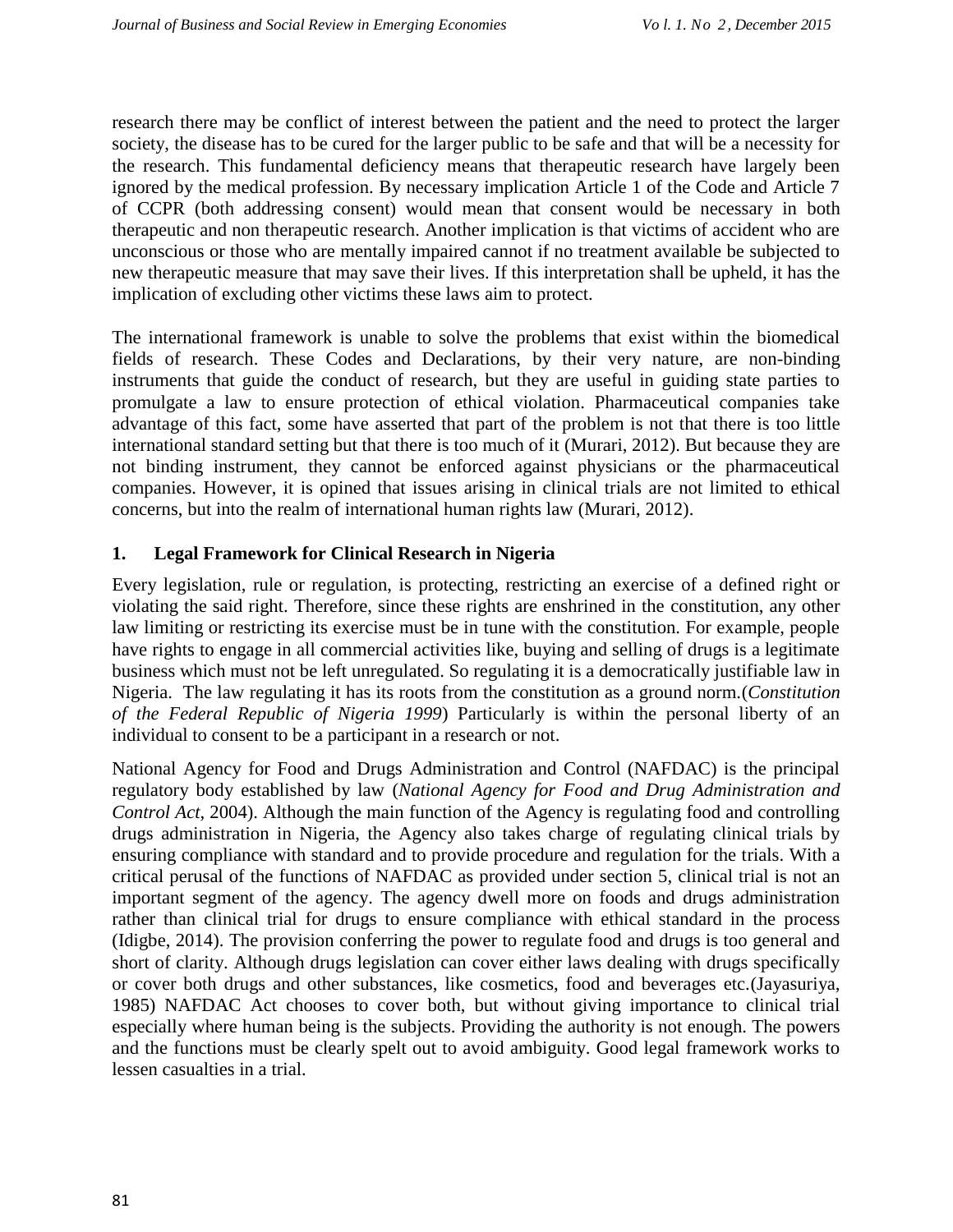Drugs labelling regulation (Erhun Babalola & Erhun, 2001) provides that all tablets, capsule, caplet and similar on dosage form shall bear identification marks traceable to the manufacturer of holder of a certificate of registration of the product unless otherwise exempted by NAFDAC for the purpose of clinical trial investigation or bioequivalent studies. Drugs and Related Products (Registration) Decree No. 19 of 1993. These laws make provisions for the prohibition of the manufacture, importation, exportation, advertisement, sale or distribution of drugs, drug products, cosmetics or medical devices unless it has been registered in accordance with the provisions of the decree. It also stipulates the procedure for applying for registration of a drug product, conditions under which information supplied by an applicant is disclosed, and provisions for the suspension or cancellation of certificates of registration and clinical trials. Penalties for contravention of provisions of this decree are also stipulated therein. Lack of over sight function and regulatory framework put the society at risk in conducting clinical trial and research. People in Nigeria do not enjoy the right and protection enjoy by people in Europe and US (Postal & Diaz, 2012). These laws are not adequate in protecting human subject in a clinical research.

In exercise of its powers under section 5 and 29,(*National Agency for Food and Drug Administration and Control Act*, 2004) NAFDAC issued Good Clinical Practice Regulation 2009 (*Good Clinical Practice Regulations 2009*). The regulation prescribed the requirement of good clinical trials in conducting clinical trials including multi-centre trials to ensure rights, safety and well-being of trial participants are protected and make the result of the trial credible. The rules provide for conditions to be satisfied before a trial can be acceptable, that is to say that ethics committee must give a favorable opinion about the trial prior to submission of an application to NAFDAC. And NAFDAC shall give authorization for the conduct of the trial. The regulation prohibits the use of human as trial participant save under exceptional cases (*Good Clinical Practice Regulations 2009*). One of the basic requirements is informed consent of the participant or the participant authorized representative. The regulation is a carbon copy of the Helsinki Declaration which has international recognition although with no binding principle.

Recently National Health Act was signed into law on October 31, 2014. The NH Act aimed at establishing a framework for the regulation, development and management of a national health system and Setting standards for rendering healthcare services in Nigeria. The Act provides for the establishment of a National Health Research Committee, with members to be appointed by the minister on recommendation of Health Research Institutions and related bodies in Nigeria. It is expected to promote health research by public and private health authorities and give health research agenda and resources problem focus and priority. Most importantly, Research on living persons must be conducted in accordance with guidelines from relevant authorities (Cohen-Almagor, 2011). It must be complied with international standard, like written informed consent, if on minors, and only when it is in the best interest of the minor, or with the written informed consent of the parent or guardian. It also has the power to determine guidelines to be followed by health research ethics committees (HRECs): Set standards for conducting research on humans and animals including clinical trials. Determine the extent of health research to be carried out by health authorities (Cohen-Almagor, 2011).

It is mandatory that every clinical trial must comply with international ethics and scientific quality standard for designing, conducting and reporting trials that involve human participation. This is known as Good Clinical Practice (GCP) (*Good Cliical Practice Regulatios 2005*). Every country should have a good clinical practice standard. A guideline shall be provided to ensure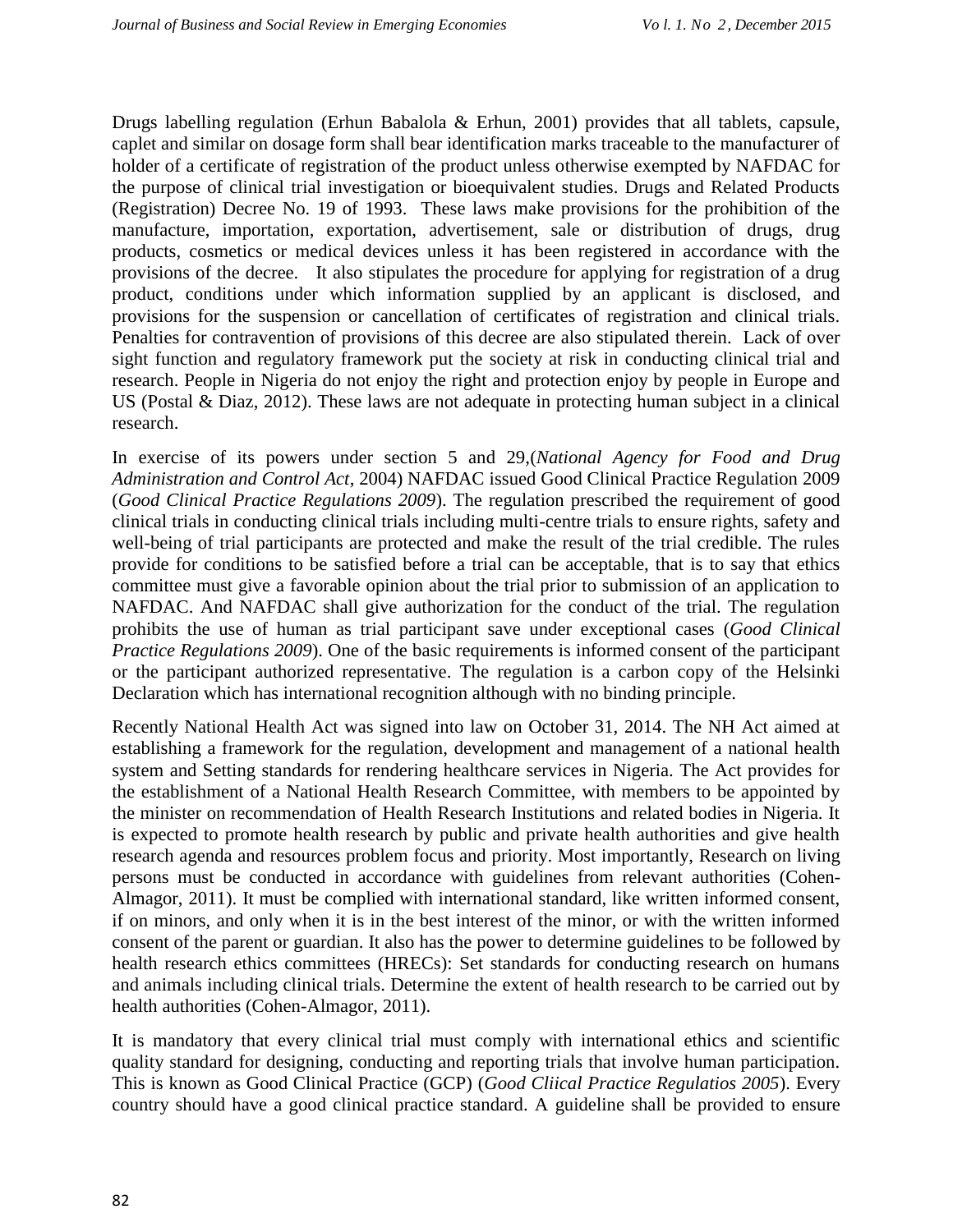compliance with Good Clinical practice regulation. NAFDAC issued a good clinical practice guideline in 2005 to ensure and maintain standard. If the guideline is complied with, the public shall be safe from injury resulting from clinical trial.<sup>1</sup> However lack of monitoring and enforcement mechanisms make the guideline ineffective, although the guidelines described the responsibilities and expectations of all participants in the conduct of clinical trials, including investigators, monitors, sponsors and ethics committees.

## **2. The National Health Research Ethics Committee (NHREC)**

The National Health Research Ethics Committee (NHREC) came into existence since October 2005 in order to strengthen mechanism that will ensure the protection of Nigerians participating in clinical research. The committee emanated from Health Research Ethics Committee which had been in existence since early 1980's, and had been able to come up with the National Code of Health Research Ethics (Famuyiwa, 2014).

The committee is to: (a) Set norms and standards for conducting research on humans and animals, including clinical trials among others; Adjudicate in grievances arising from the functioning of health research ethics committees and listen to any complaint of discrimination by any of the health research committees against a researcher; Refer to the relevant statutory health professional council, matters involving the violation or potential violation of an ethical or professional rule by a health care provider; Recommend disciplinary action as may be prescribed by law or permissible by law to the appropriate body against any person in deterrence or violation of any norms and standards, or guidelines, set for the conduct of research under this Act; and Appropriately advise the Federal Ministry of Health and State Ministries of Health on any ethical issues concerning research on health.

Before the establishment of National Code of Health Research Ethics in Nigeria, each institution has health research ethics committee based on international guidelines. Lack of uniformity will be seen as one of the problem. There was also no coordinating and legally binding enforcement mechanism. That is why research involving human is conducted in Nigeria without checks and proper scrutiny. In addition, there was no systematic and sustained development of a culture of ethical health research in national institutions. This is true because the notorious Pfizer case in Kano is illustrative. Investigation has shown that the document presented by Pfizer to go on with the research was forged (Abdullah, 2009). No penalty to serve as deterrent, even where one is provided is inadequate. for example, Where research is conducted with foreign funds, the only penalty in case of non- compliance with ethical standards was to extenuate such funding and extirpate such deterrent researchers from future funding from the same sources, but that did not translate to annihilation of funds from other research funds, and this coupled with absence of domestic legal regulation of ethical research. Above all, the difficulty of having a successful enforcement of ethical standards through litigation, partly because of weak judicial systems, the absence of enabling laws, and unenforceability of international guidelines such as the Nuremberg Code, Belmont principles, Helsinki Declaration, and Council for International Organization of Medical Sciences (CIOMS) guidelines. They are all described as non-legally binding declarative statements that lack the specificity required for legal action, they are therefore not legally enforceable and their contravention in developing countries carries minimal risk to researchers,

 $\overline{\phantom{a}}$ 

<sup>&</sup>lt;sup>1</sup> NAFDAC Good Clinical Practice Guidelines 2015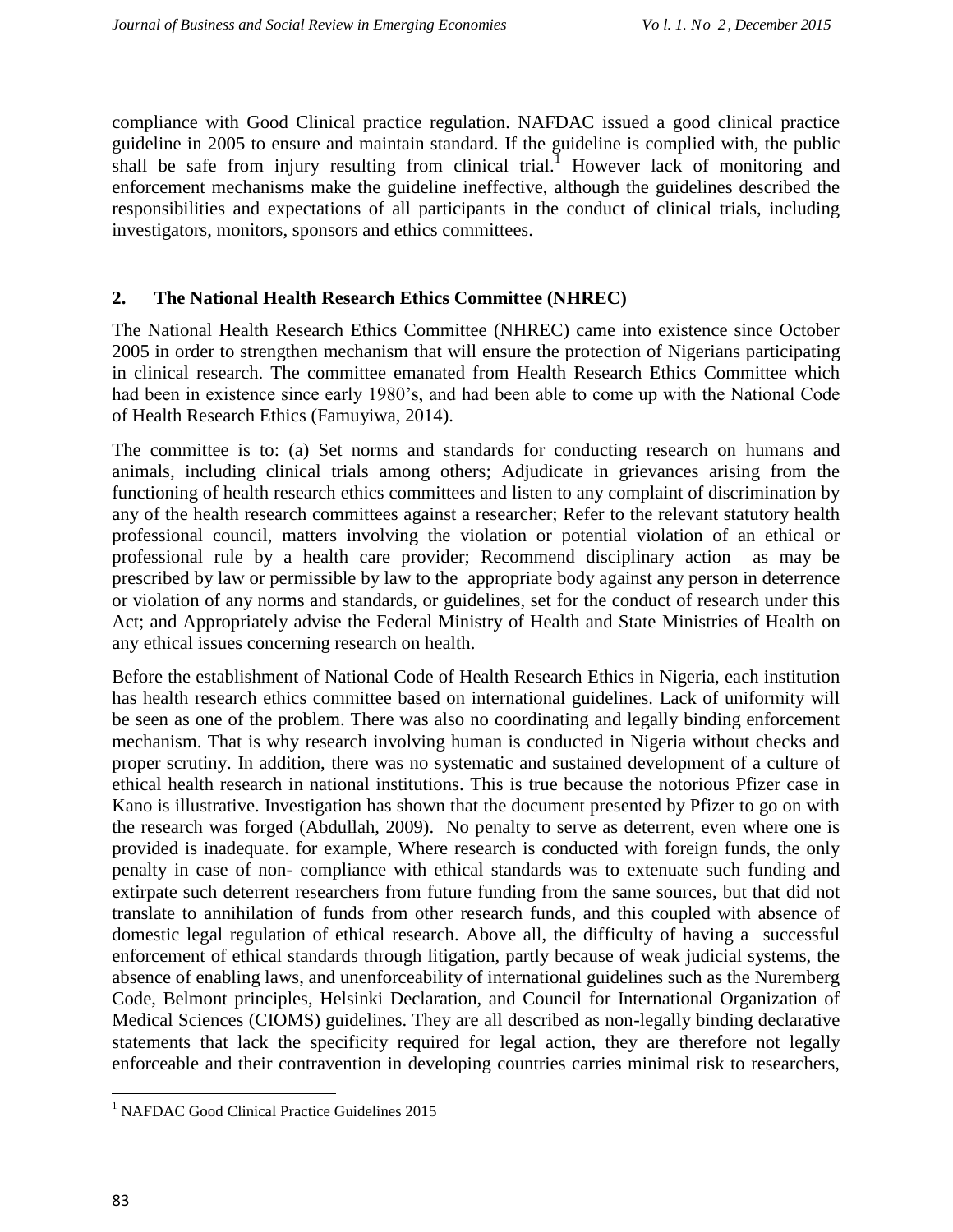these aforementioned were then the cause of breach of ethical researches in Nigeria (Abdullah, 2009).

## **3. Identifying the Weaknesses**

The regulatory framework for clinical trials available in Nigeria is inadequate to protect human subjects. It is obvious this is the reason why developing countries like Nigeria become centre of clinical research. Ethical issues in the course of the trials are not given the required attention. Even some of the agencies are not given the attention they need. For example Research Ethics Committee was there for ages, but with no attention given to them. In Nigeria the Ethics Committee was established since 1980, but the Code for Health Research Ethics was only issued in 2006 (Ademiluyi & Aluko-Arowolo, 2009). And non compliance with ethical clearance by Pfizer in the Trovan trial in Nigeria is a clear cut example of the weakness of the regulatory agencies such as NHREC and NAFDAC (Ademabawo, 2007).

The legal framework is not harmonized. In Nigeria different institutions conduct clinical research under their enabling laws. The problem is that there will not be uniformity of regulation. For instance National Institute for Medical Research was established by virtue of the Research Institute (Establishment, etc) Order, a subsidiary legislation made pursuant to National Agency for Science and Engineering Infrastructure Act. To undertake medical research; University of Ibadan Act (Laws of the Federation of Nigeria,2004) establishes a post graduate School of Medical research. The implication of this is that these schools/institutes may conduct a clinical trial in the name of research without the approval of NAFDAC or NHREC and there may not be compliance with good clinical practices (*Laws of the Federation of Nigeria 2004*). This position used to be the case in America, with the enactment of what is now called "the Common Rule" which regulates any research funded by federal Government. This means that all other researches involving human subject are not regulated by the common rule. They are rather regulated by common or statutory laws governing day-to-day activities of human endeavor, e.g. Tort, contract and criminal law (Barbard, 2012). However, this created a problem for the system. There are regulated and unregulated researches involving human subject. In order to close the gap the new rule now extend to all research sponsored by a university regardless of whether the research is funded by government or not (Barnard, 2012). However this still left untouched research conducted by private investigators especially outside United State.

The newly passed National Health Bill provides for the establishment of Ethics committee in Nigeria.(*National Health Act*, 2014) It requires every Institution or Health Agency where research may be conducted to establish and have Ethics Committee which is registered with National Health Ethics Committee to review research and grant approval. However, because the framework is not good enough it is difficult to ensure compliance with this requirement.(C., 2008) There is no good monitoring to ensure compliance. Pfizer case can attest to this position, where Pfizer take advantage of the gap using special hospital in Kano. The trial was conducted without informed consent of the participants. Investigation revealed that even the permission of the ethics committee was forged (Andanda, 2011).

International efforts to protect human subject in clinical trial is not sufficient enough. Even the International Conference on Harmonization (ICH) that was established to create International Ethical Guidelines for Biomedical Research. The Declaration of Helsinki, CIOM and Nuremberg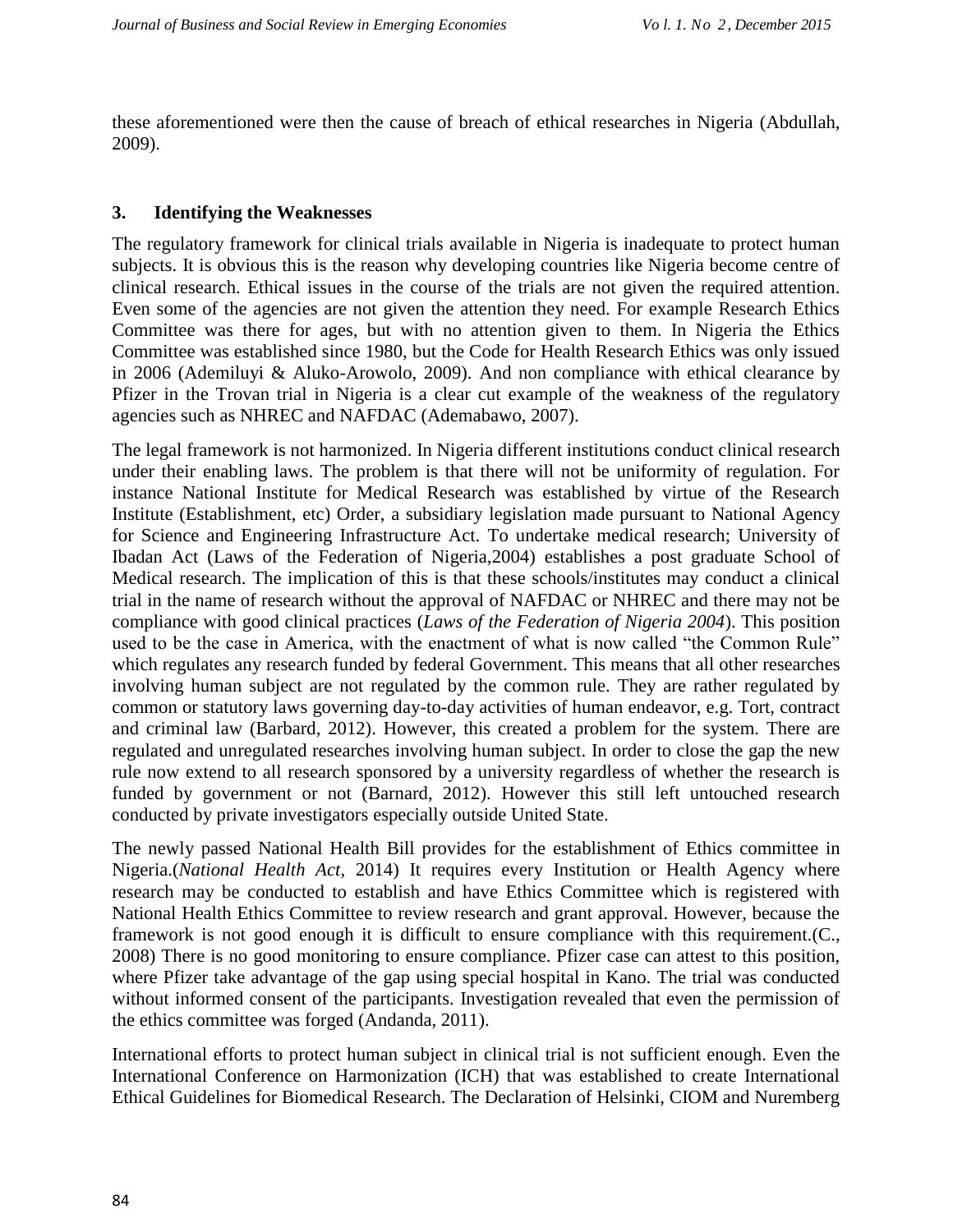Code are all voluntary. They are not enforceable. Above all they are not recognized as international law under Alien Tort Claim Act (ATCA) (Famuyiwa., 2007).

None of the regulatory laws and instruments provides a remedy for victims or research participants. And where research participants wish to seek for remedy in court under common law, the rigorous procedure and difficulties in facing an international pharmaceutical company are enough challenges (Salihu, 2015).

Looking at the framework in other jurisdictions like US, it will do good for the Nigerian legal framework to be revisited. In US there is Food and Drugs Administration (FDA) as a body responsible for regulating clinical trials. It has the power to receive and consider any application for clinical research. FDA in collaboration with department of Health and Human Service (DHHS) adopted the so-called "Common Rule" with the aim of protecting human subject, apart from this law there are other laws, like Pediatric Research Equity Act 2003. It has also made a rule that all clinical trials conducted to secure FDA making authorization must adhere to 21 CFR part 50 and 56 which are regulation designed to project the right of human subject. The rules require protection of human subject who participate in clinical trial. FDA provides further guidance known as Informed Consent, ICH Good clinical practice (GCP). There is also an Institution Review Board. This is a clear evidence that Nigerian regulatory framework is weak, although US has gone far in term of both political and economic advancement, is not an excuse not to protect its citizens from any human right violation through clinical trial.

Therefore it is the suggestion of this writer that leave shall be borrowed from other jurisdiction to improve the situation.

#### **4. Conclusion**

The effort of the international community to protect human subject in a clinical trial has not yielded much result. The instruments are not enforceable. They are voluntary by their nature and they did not form part of customary international law to be enforceable under Alien Tort Claim Act. There has to be legislation in the US to recognise ICCPR and or Nuremberg Code as part of international law under Alien Tort Claim Act since Supreme Court and circuit court refused to do so. At the level of state the legal framework needs to be improved to protect human subject more. It is the suggestion of this writer that a suitable forum has to be established either by United Nation Enforcement Council or an independent tribunal and the council must recognise or accept corporations as legal persons in order to prosecute them. It is the government responsibility under international law to protect its citizens, therefore government has to stop considering the benefit it will get from foreign researchers and concentrate on the protection of its citizens. For Nigeria at least even if a separate body shall not be established for this purpose alone, there shall be mechanism for the enforcement of violation of the available rules.

#### **References**

2004, cap C. 23 laws of the federation of nigeria. Constitution of the federal republic of nigeria 1999, Pub. L. No. Cap C 23 2004 (1999). Nigeria.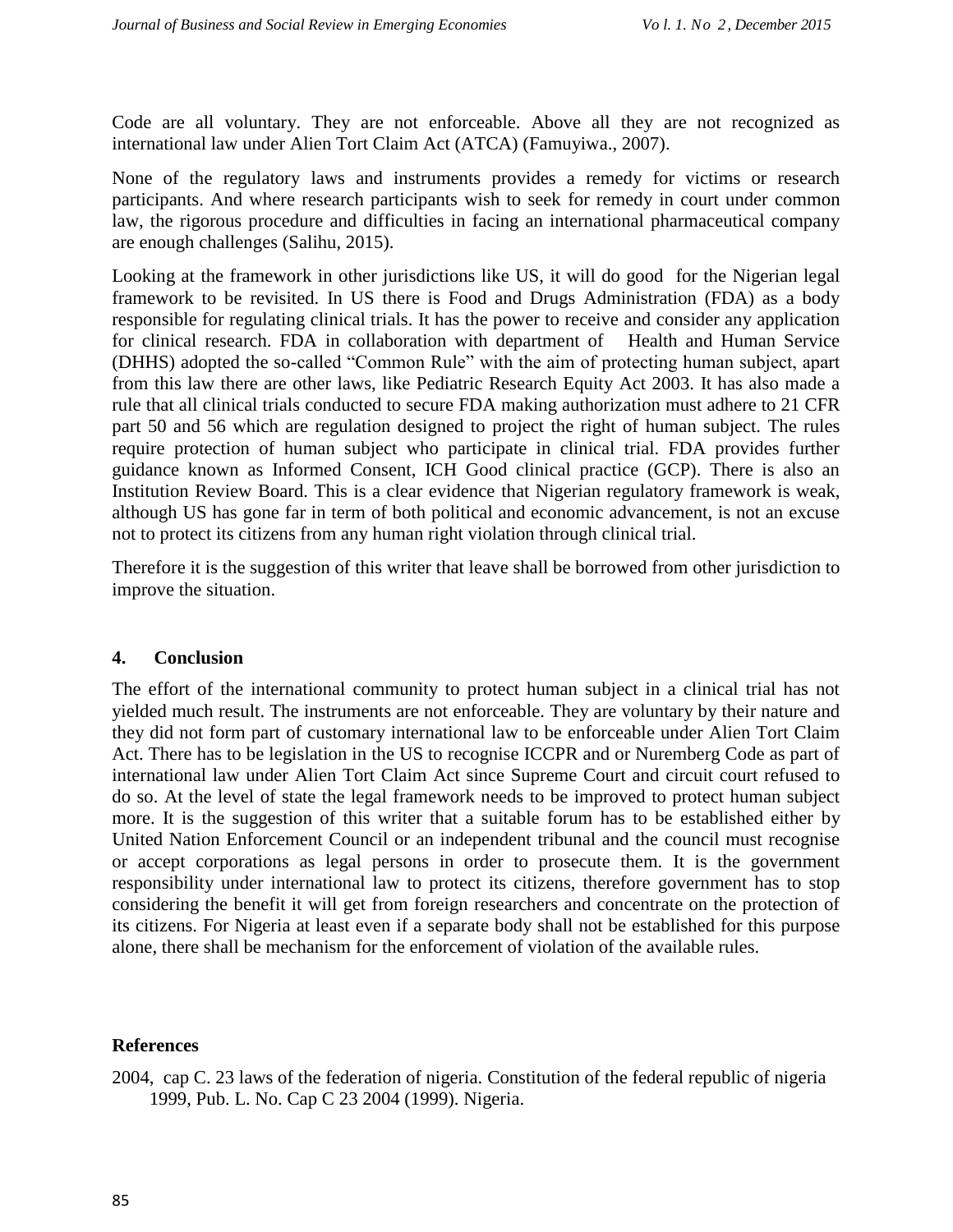- Ademiluyi, I. A., & Aluko-Arowolo, S. O. (2009). Infrastructural distribution of healthcare services in Nigeria: An overview. *Journal of Geography and Regional Planning*, *2*(5), 104– 110.
- Aminu Yakubu1, Morenike Oluwatoyin Folayan2, Nasir Sani-Gwarzo3, Patrick Nguku4, Kristin Peterson5, B. B. (2016). The Ebola outbreak in Western Africa: ethical obligations for care. *J Med Ethics*, *42*.
- C., O. (2008). Regulating Research Involving Human in Nigeria: Some Recent Improvement. *Health Law Review*, *16*(4), 36.
- Cir., (2d. Abdullahi v Pfizer (2009).
- Cohen-Almagor, R. (2011). Physician-Assisted Suicide A Qualified Endorsement. *Health Care, Bioethics and the Law*, *4*, 116.
- Council for International Organizations of Medical Sciences (2002). Geneva.
- CR., N. (2012). Remembrance there is Prevention: A brief Review of four Historical Failures to Project human Subject. *Journal of Reaserch and Administaration*, *VXLIII*, 99.
- Defazio G1, Hallett M, Jinnah HA, B. A. (2013). Development and validation of a clinical guideline for diagnosing blepharospasm. *Neurology.*, *16*(3).
- Dowbiggin, I. (2013). From Sander to Schiavo: Morality, Partisan Politics, and America's Culture War over Euthanasia, 1950-2010. *Journal of Policy History*, *25*(1), 12–41. http://doi.org/10.1353/jph.2013.0000
- Erhun Babalola, W. O., & Erhun, M. (2001). Drug Regulation and Control in Nigeria: The Challenge of Counterfeit Drugs. *Journal of Health & Population in Developing Countries*, *4*(2), 23–34.
- Etal, A. C. . (2007). Developing Ethical Oversight of Research IN Developing Countries: Case study of Nigeria. *Harvard Health Policy Review Spring*, *8*, 96.
- Etal, A. P. (2011). . The Ethical and Legal Regulation of HIV-Vaccine Research in Africa: Lessons from Cameroon, Malawi, Nigeria, Rwanda and Zambiya. *African Journal of AIDS Research*, *10*(4).
- Evelyn, S. (1997). Fifty Years Later: The Significance of the Nuremberg Code,". *The New England Journal of Medicine*, *337*, 1436.
- F., W. A. (2007). Closing the Constant Garden: The Regulation and Responsibility of U.S. Pharmaceutical Companies Doing Research on Human Subjects in Developing Nations. *Washington University Global Studies Law Review*, *6*(3).
- GOOD CLIICAL PRACTICE REGULATIOS 2009 C (2009). Nigeria.
- Idigbe. (2014). Nigeria: Balancing Access to experimental Drugs with the Constitutional Right to life and the Legal imperative for strict enforcement and compliance with Clinical Trial Laws. *Mondaq Connecting Knowledge and People*.
- J.S, B. (2012). Closing the Gaps in Human Subject Research Law: Regulating Clinical Research Conducted Outside the United State. *Anal Health Law*, *21*(1).
- Jan, B. M. & M. (n.d.). Conducting Clinical Trial in the US and Abroad: Navigating the Rise Tide of Regulational Risk.
- Jayasuriya, D. C. (1985). REGULATION OF PHARMACEUTICALS IN DEVELOPING COUNTRIES: Legal Issues and Approaches. *WORLD HEALTH ORGANIZATION*.
- Laughton, A. H. (2012). Somewhere to Run, Somewhere to Hide? International Regulation of Human Subject Experimentation. *Duke Journal of Comparative & International Law*, *18*, 181.
- M.K, F. (2014). Knowledge of Public Health Ethics among Medical Doctors in Nigeria: A Case